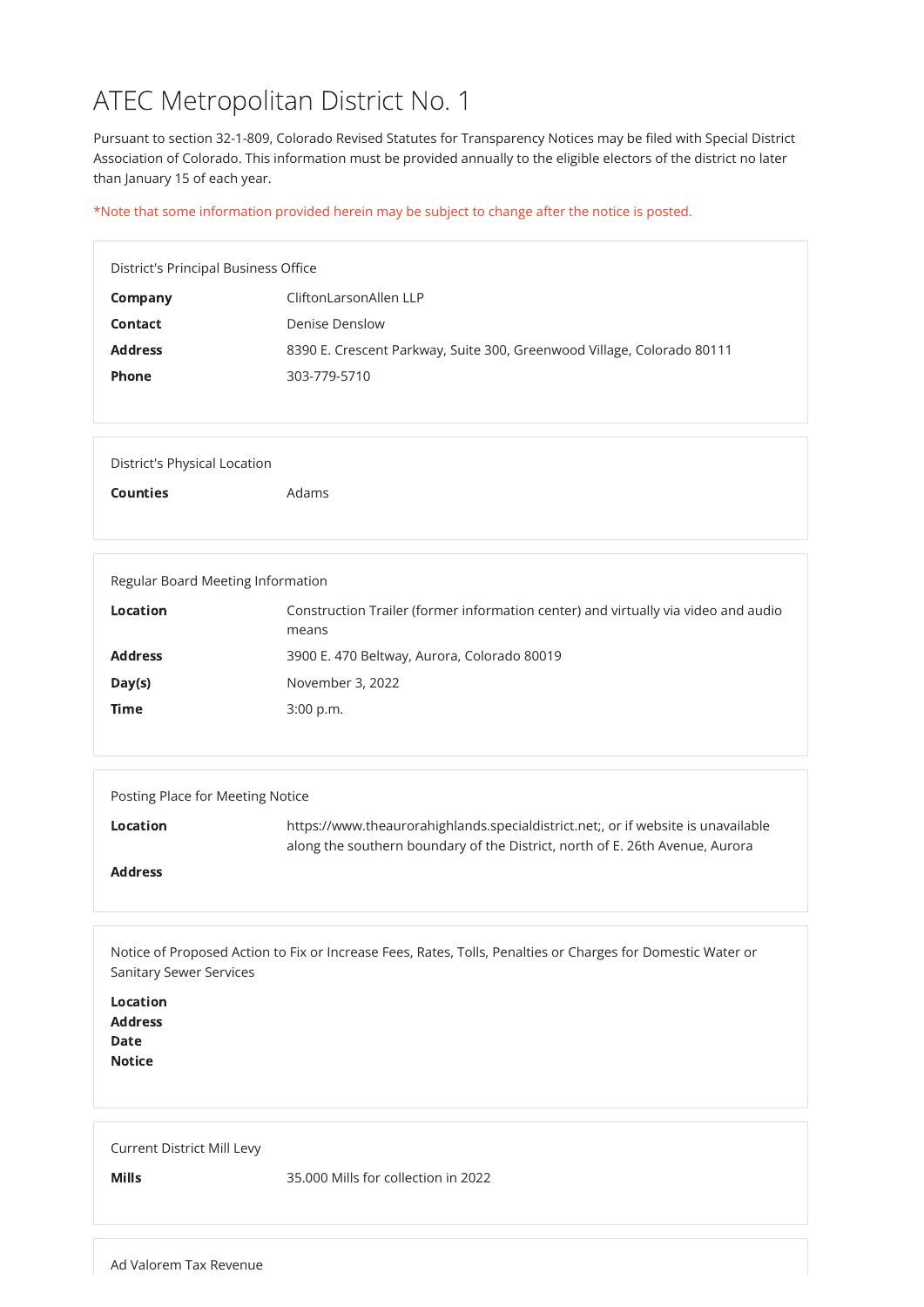Revenue reported may be incomplete or unaudited as of the date this Notice was posted.

Amount(\$)  $$4,165$  (estimated/unaudited)

Date of Next Regular Election

**Date** 05/03/2022

Pursuant to 24-72-205 C.R.S

The district's research and retrieval fee is \$33.58 per hour

## District Policy

Pursuant to Resolution No. 2019-11-11, which was adopted by the District Board of Directors on November 21, 2019, the District's Official Custodian is authorized to impose the maximum amount for all costs incurred after the first hour of staff time spent on the research and retrieval of public records requested under the Colorado Open Records Act. Copies, printouts, and/or photographs of public records in a format other than a standard page will be charged at actual cost. All requests for copies or inspection of public records must be submitted in writing to the Official Custodian. Upon receipt of a written request, the Official Custodian shall notify the requester if the records are readily available for inspection. If the records are in active use, in storage, or are otherwise not readily available at the time of the request, the Official Custodian shall set a date and time within three (3) working days of the request when such records will be available. If extenuating circumstances exist, then the Official Custodian shall notify the requester of this fact in writing within the initial three (3) working day-period and shall make the records available within seven (7) working days thereafter. Inspections of public records shall take place during regular business hours at the office of the Official Custodian and may not preempt or take priority over previously scheduled official District-related business activities. Copies of public records will be delivered by the Official Custodian to the requester via United States mail, other delivery service, or facsimile only upon receipt of payment for all costs associated with records transmission, or upon making arrangements for receiving payment, unless recovery of all or any portion of such costs or fees has been waived by the Official Custodian. The District may not charge any transmission fees for records delivered via electronic mail. Upon receiving payment or making arrangements for payment, the Official Custodian shall send the records to the requester as soon as practicable, but not more than three (3) working days after receipt of such payment.

## District contact information for open records request:

Denise Denslow

Names of District Board Members

# Board President

**Name** Matthew Hopper

Contact Info **COLITHON CONTACT CONTACT CONTACT CONTACT CONTACT CONTACT CONTACT CONTACT CONTACT CONTACT CONTACT** 

Board Member 3

|                       | CO 80111                                                                                  |  |
|-----------------------|-------------------------------------------------------------------------------------------|--|
| <b>Election</b>       | No, this office will not be on the next regular election ballot                           |  |
|                       |                                                                                           |  |
| <b>Board Member 2</b> |                                                                                           |  |
| <b>Name</b>           | Carla Ferreira                                                                            |  |
| <b>Contact Info</b>   | CliftonLarsonAllen LLP 8390 E. Crescent Parkway, Suite 300 Greenwood Village,<br>CO 80111 |  |
| <b>Election</b>       | No, this office will not be on the next regular election ballot                           |  |
|                       |                                                                                           |  |
|                       |                                                                                           |  |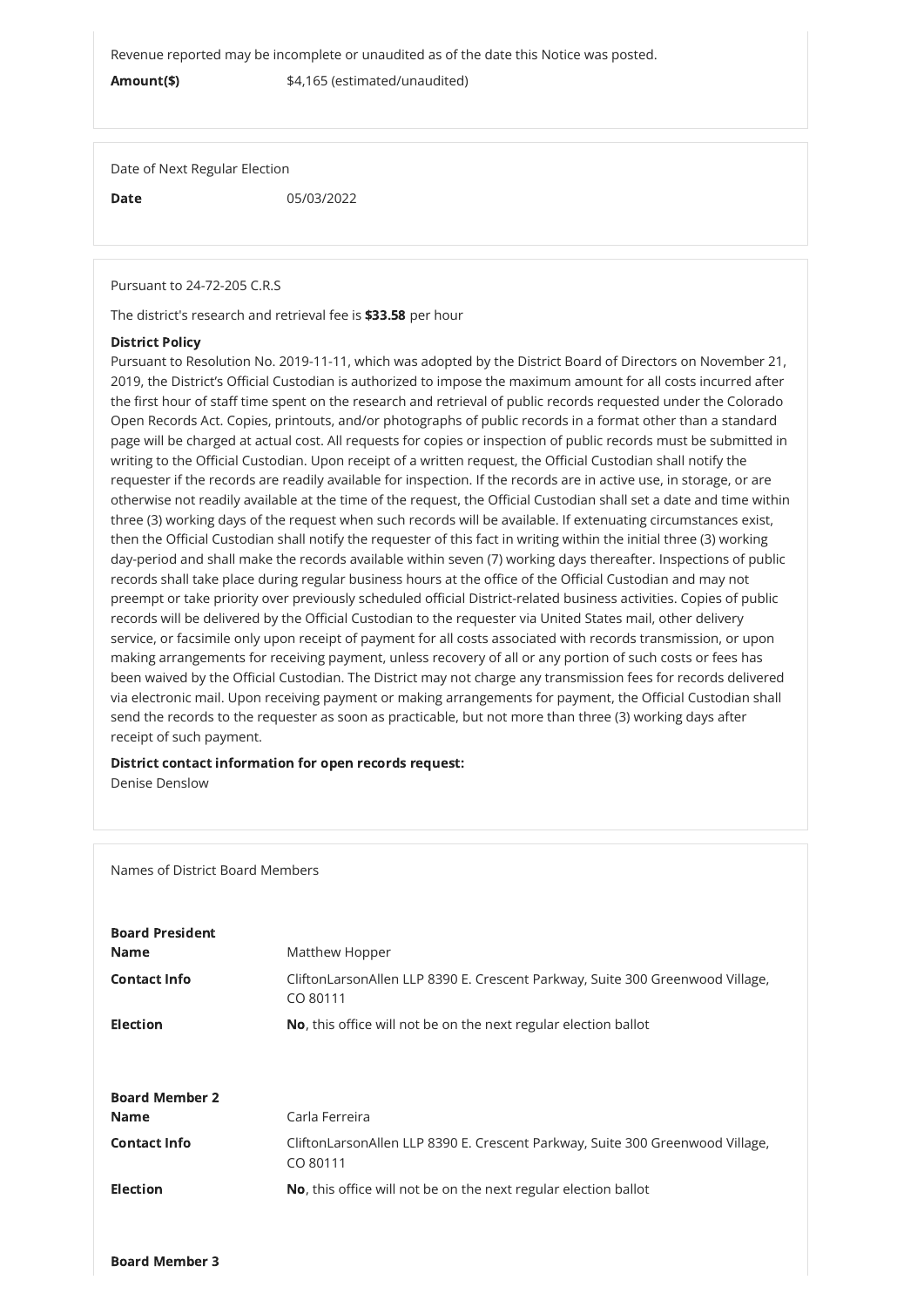| <b>Name</b>           | Michael Sheldon                                                                           |
|-----------------------|-------------------------------------------------------------------------------------------|
| <b>Contact Info</b>   | CliftonLarsonAllen LLP 8390 E. Crescent Parkway, Suite 300 Greenwood Village,<br>CO 80111 |
| <b>Election</b>       | No, this office will not be on the next regular election ballot                           |
| <b>Board Member 4</b> |                                                                                           |
| <b>Name</b>           | Deanna Hopper                                                                             |
| <b>Contact Info</b>   | CliftonLarsonAllen LLP 8390 E. Crescent Parkway, Suite 300 Greenwood Village,<br>CO 80111 |
| <b>Election</b>       | Yes, this office will be on the next regular election ballot                              |
|                       |                                                                                           |
| <b>Board Member 5</b> |                                                                                           |
| <b>Name</b>           | Kathleen Sheldon                                                                          |
| <b>Contact Info</b>   | CliftonLarsonAllen LLP 8390 E. Crescent Parkway, Suite 300 Greenwood Village,<br>CO 80111 |
| <b>Election</b>       | Yes, this office will be on the next regular election ballot                              |
|                       |                                                                                           |

# Board Candidate Self-Nomination Forms

Any eligible elector of the special district who desires to be a candidate for the office of special district director must file a self-nomination and acceptance form or letter with the designated election official.

Deadline for Self-Nomination Forms

Self-nomination and acceptance forms or letters must be filed not less than 67 days before the date of the regular election.

## District Election Results

The district's election results will be posted on the website of the Colorado Secretary of State (www.sos.state.co.us) and the website indicated below, if any.

Website www.sos.state.co.us

Permanent Mail-In Voter Status

Absentee voting and Permanent absentee voter status (formerly Permanent Mail-In voter status): Where to obtain and return forms.

For information contact: District General Counsel, McGeady Becher, P.C., 450 E. 17th Ave., Suite 400, Denver, CO 80203, (303) 592-4380

Applications for absentee voting or for permanent absentee voter status are available from and must be returned to the Designated Election Official.

N i C l d B